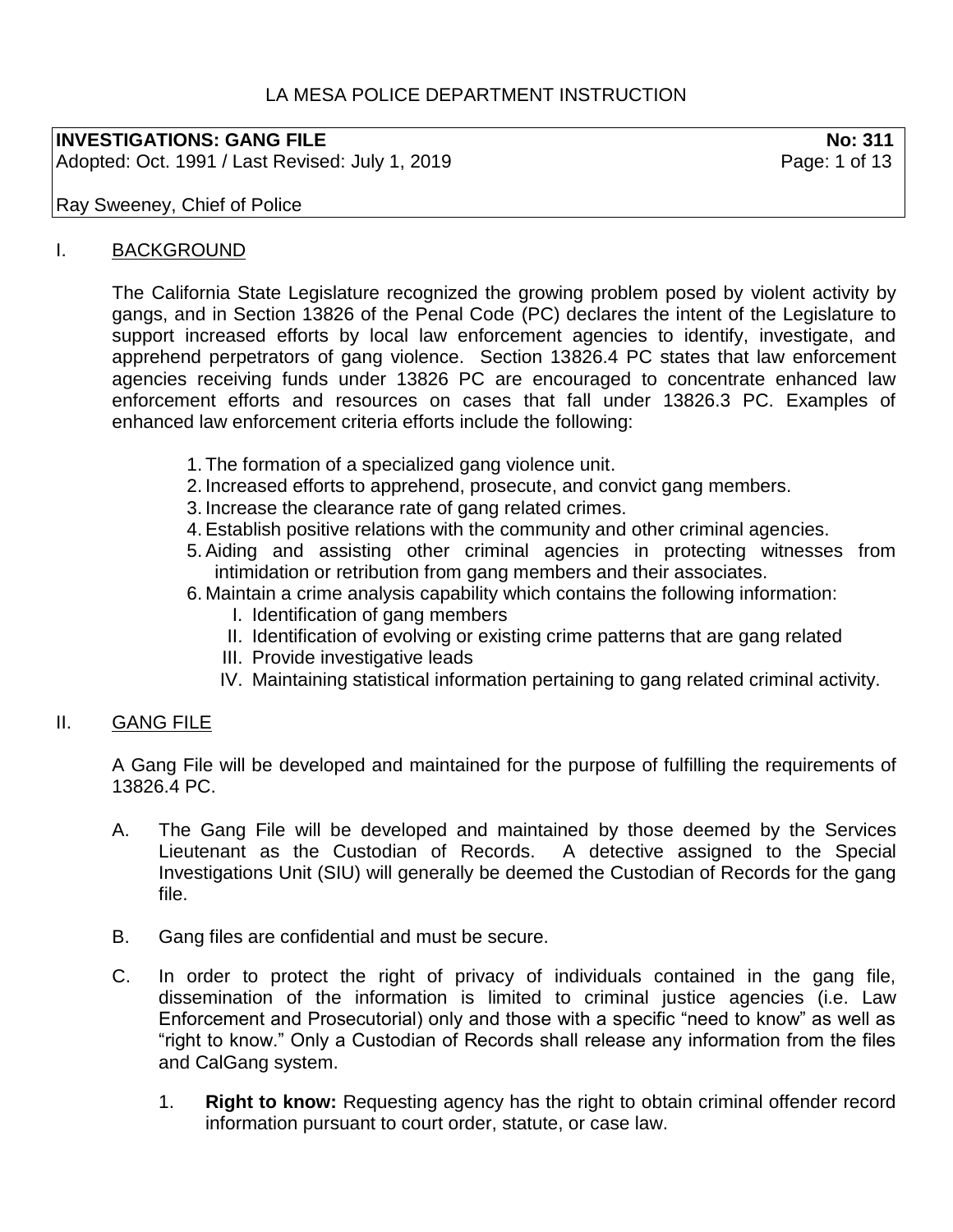- 2. **Need to know:** Requesting agency has the need to obtain criminal offender record information in order to execute official responsibilities.
- 3. Under **NO** circumstances will copies of the gang file or CalGang printouts be distributed to anyone (including law enforcement officers) without the permission of the Services Lieutenant.
- D. In order for an individual to be "documented" as a gang member, there must be a minimum of three entries containing any one or combination of these six objective criteria. The individual that is seen frequenting areas with recurring gang activity cannot be used more than one time in the gang member's initial documentation. The needed criteria to document a person are the following:
	- 1. The individual admits gang membership in a specific gang.
	- 2. The individual has tattoos, wears or possesses clothing and/or paraphernalia that is only associated with a specified gang or gangs.
	- 3. The individual is seen frequenting areas with recurring gang activity. Or, is arrested, alone or with other known gang members, participating in delinquent/criminal behavior consistent with gang activity.
	- 4. Police records and/or observations confirm the individual's close association with known gang members.
	- 5. Information from a reliable informant identifies the individual as a gang member.
	- 6. The individual admits gang membership in an in-custody classification hearing, while in a custody facility. This is the only criteria that may stand alone as a single criteria for documenting the individual as a gang member.
- E. In order for a group to be documented as a gang, the following criteria must be met:
	- 1. The group has a name.
	- 2. The group claims a turf, territory, neighborhood, criminal enterprise, or causes or contributes to the deterioration of a community through a pattern of criminal activity.
	- 3. The group associates on a regular basis.
	- 4. The group is involved in criminal activity (commission of two or more of the felonious acts listed in 186.22e PC.

# III. FILE SECURITY

Gang files are confidential and must be kept in a secure location with file access restricted to authorized personnel as deemed by the Services Lieutenant. The gang files will be stored in file cabinets located in the SIU office and will be locked when unattended. Physical security of the gang information file is imperative in order to maintain the confidentiality of the information stored in the file and to insure the protection of the individual's right of privacy. No file is to be removed from the SIU office. No copies will be made of the files. File information and photographs will be requested through the Custodian of Records.

# IV. FILE ENTRY PROCEDURE

The procedure for documenting an individual as a gang member will utilize the expertise of the detectives assigned to the SIU and ultimately require the approval of the SIU Sergeant.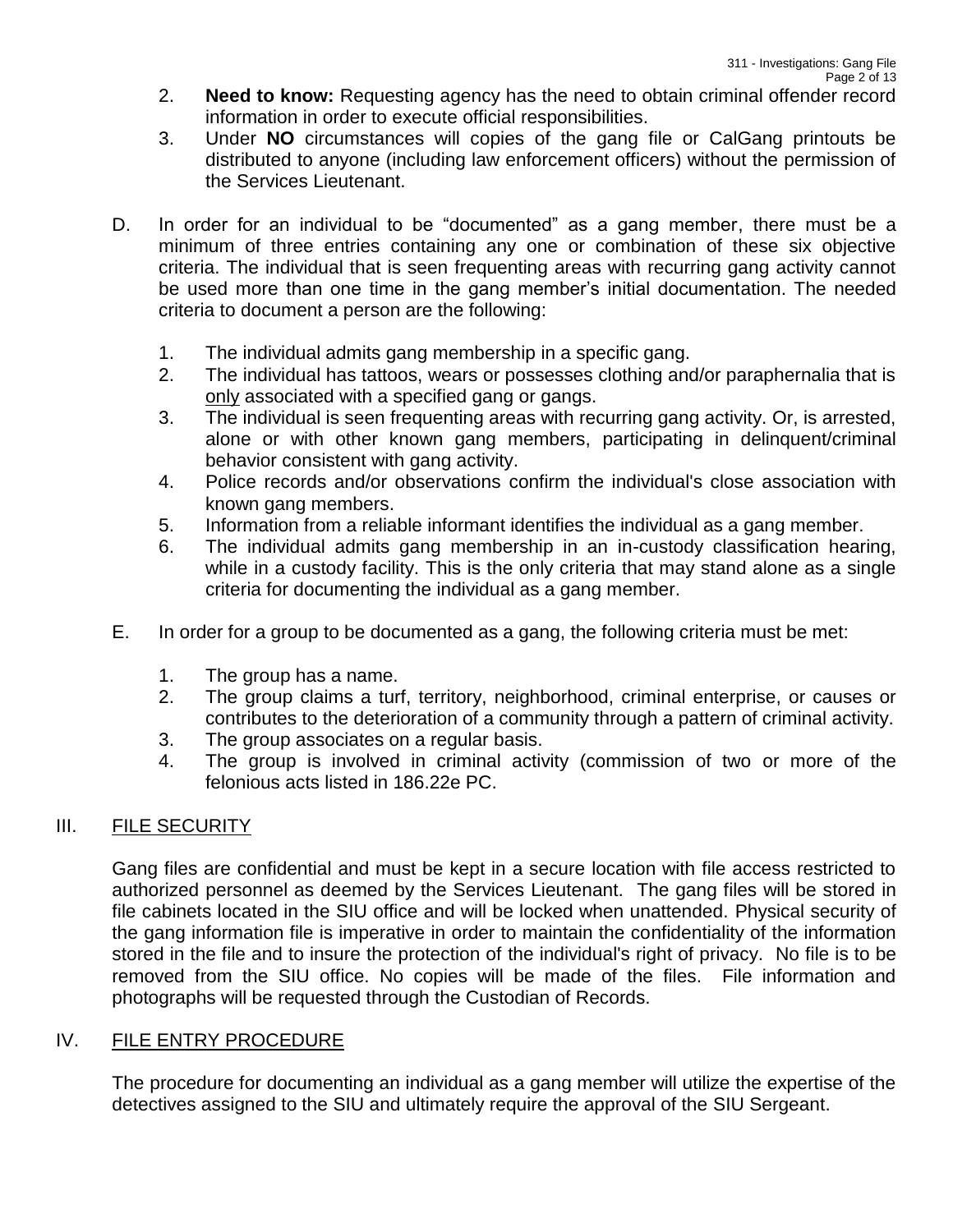- A. Detective receives or develops information that an individual may be involved in gang related activity.
- B. Detective investigates to determine which of the six criteria of the file entry criteria are met.
- C. Detective presents gang file card to the SIU Sergeant who reviews the evidence.
- D. If the SIU Sergeant determines that there is insufficient evidence to support categorization of the individual as an associate gang member, the SIU Sergeant will inform the detective that no file entry may be made.
- E. If the SIU Sergeant determines that the evidence supports inclusion in the file, the detective will complete a Gang File card.
- F. The Detective completes the gang file card including all gang related activity meeting any of the six criteria.
- G. The Detective submits the gang file card to the SIU Sergeant for final approval.
- H. Once approved, the SIU Sergeant will give the gang file card back to the detective for entry into the Officer Notification System (ONS). The ONS entry should not make any mention of "gangs."
- I. The detective will then complete and print out a Juvenile or Adult gang documentation letter. The detective will present the letter to the Services Lieutenant for signature. The letter will then be mailed or hand delivered to the subject and the parents or guardian if the subject is a juvenile. The detective should ensure the return address for the station is included.
- J. A copy of the gang documentation letter will be placed in the subject's source file by the detective.
- K. The detective will fill out the appropriate documentation log (juvenile or adult) which is stored in a secured file cabinet in the SIU office. The subject can then be entered into the CalGang system.

#### V. GANG DOCUMENTION APPEAL

If the person appeals their inclusion into a shared gang database, the following steps will be taken.

- A. If an appeal is requested by the subject, their parents or guardians (if a minor), or their attorney, it will be forwarded to the Services Commander by the detective or SIU Sergeant. A document must be submitted contesting their inclusion and should include any and all supporting documentation. Proper identification of the person should be requested.
- B. The assigned detective will document the date and time the appeal was received in the adult or juvenile documentation log, whichever is appropriate.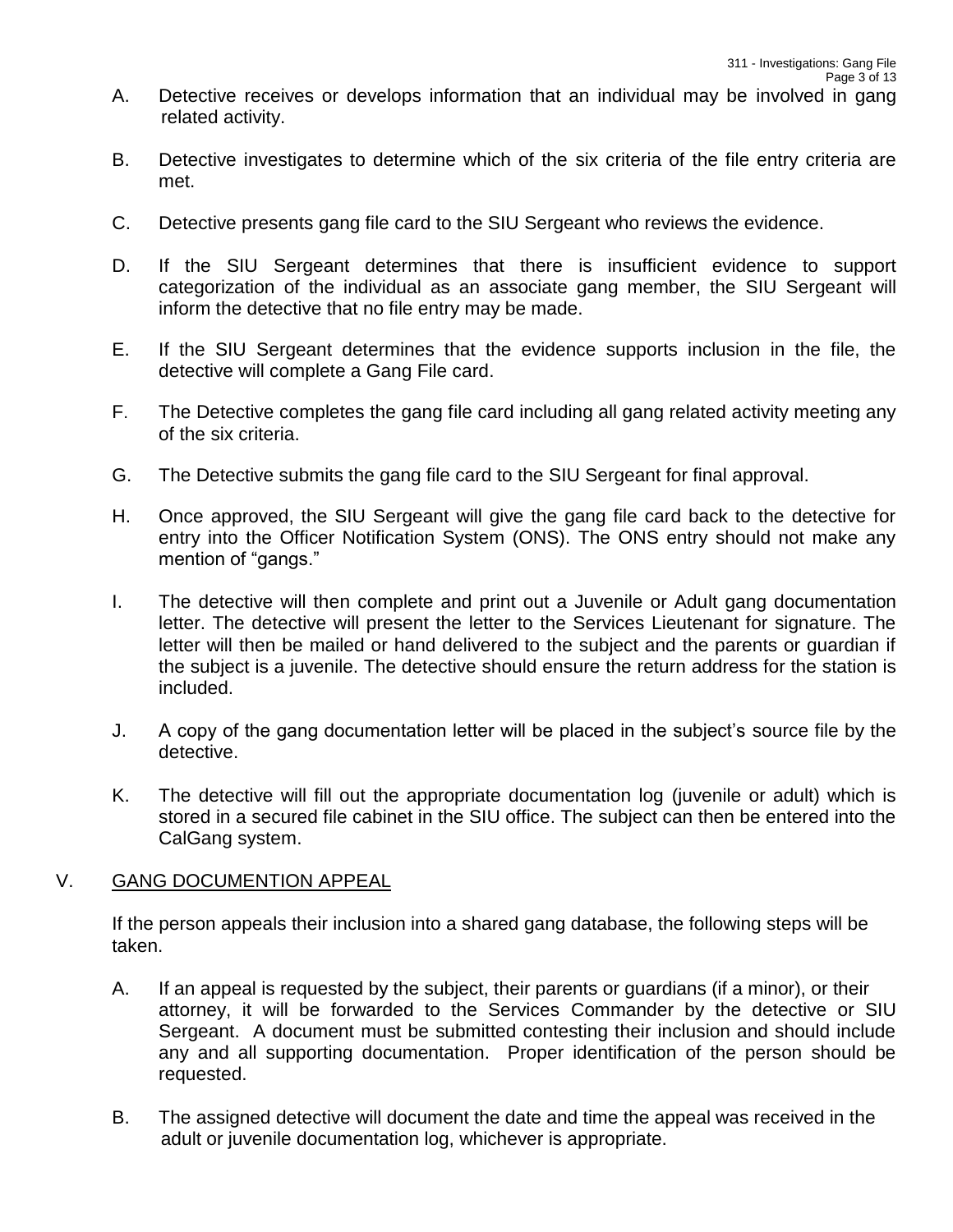- C. The Services Commander will evaluate the request so that there is no conflict of interest.
- D. The Services Commander will make a decision to accept or deny the appeal. Based on the decision made, the detective will prepare a "Deny removal" or "Agree to removal" letter. This letter will be mailed or hand delivered to the subject or minor's parent/guardian within 30 days of receipt of appeal.
- E. A copy of the appeal documentation will be placed in the subject's source file by the detective. If a Judge orders the subject be removed from CalGang, the subject's file will be shredded.

### VI. GANG DOCUMENTATION INQUIRY LETTER

Per 186.31(a)(d)(1)(A) PC, A person, or, if the person is under 18 years of age, his or her parent or guardian, or an attorney working on behalf of the person, may request information of any law enforcement agency as to whether the person is designated as a suspected gang member, associate, or affiliate in a shared gang database accessible by that law enforcement agency and the name of the law enforcement agency that made the designation. A request pursuant to this paragraph shall be in writing.

- A. The detective will conduct a CalGang check and determine: Is the person's name and information in the CalGang database? Was the person entered by the La Mesa Police Department (LMPD)? If not, what agency entered the person into the CalGang database?
	- B. If the person was entered into the CalGang database by the LMPD, the detective will create a letter notifying the person they are in the database. The letter will be signed by the Services Lieutenant and sent out within 30 days of the receipt of the inquiry letter.
- C. If the person was entered into the CalGang database by another agency, the detective will contact the entering agency and notify them of the written inquiry. The entering agency will determine if release of the information would potentially jeopardize a current investigation.
	- 1. If the release of information would not jeopardize a current investigation, the detective will create a letter notifying the person they are in the database. The letter will be signed by the Services Lieutenant and sent out within 30 days of the receipt of the inquiry letter.
	- 2. If the release of information would potentially jeopardize someone's life, expose a CI, or jeopardize a current investigation, the LMPD will work with the agency to ensure the information is protected within the framework of federal and state laws.
- D. If the person's name is not in the CalGang database, the detective will prepare a "Not in database" letter. The letter will be signed by the Services Lieutenant and sent out within 30 days of the receipt of the inquiry letter.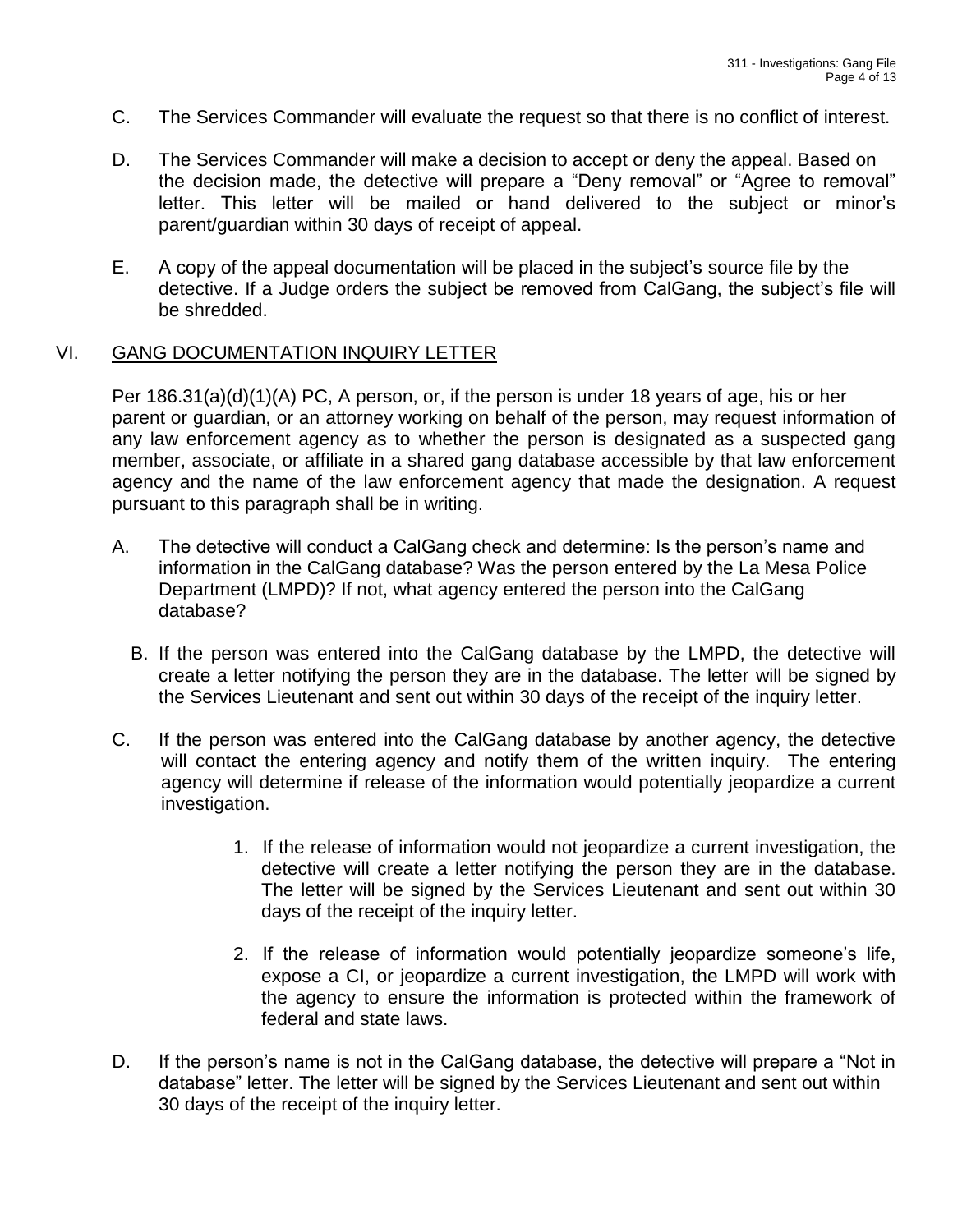E. The detective will place a copy of the letter and inquiry into the subject's source file at the LMPD.

### VII. GANG FILE CARD

- A. The gang file is considered a "Criminal Intelligence File" and therefore, subject to the Department of Justice Criminal Intelligence File Guidelines (28 CFR Part 23).
- B. Information on the gang file card will be typed ensuring that the spelling is correct and all the pertinent information is accurate including addresses, telephone numbers, and names.
	- 1. NAME: Last Name, First Name, Middle Name
	- 2. DATE OF BIRTH: Subject's date of birth
	- 3. MONIKER: Put any and all monikers/nicknames on the card.
	- 4. GANG: The gang name should be properly spelled out. If abbreviations are used, place them in parentheses.
	- 5. DIFFERENT NAME: List all the aliases.
	- 6. ADDRESS: List the most current address.
	- 7. CALGANG ENTRY: Date the subject was entered into the CalGang system.
	- 8. PROBATION/PAROLE: Enter any probation/parole conditions as well as the supervision end date.
	- 9. VEHICLES: List vehicles registered to the subject, or vehicles that you can articulate as being driven by the subject.
	- 10. DATE DOCUMENTED: List the date the subject met the criteria for being documented. Not the date the card was filled out or entered into the CalGang database.
	- 11. CRITERIA: These numbers are to correspond with the six criteria used to identify the individual as a gang member. Any criteria circled should have a valid contact documented on the card.
	- 12. DOCUMENTED BY: This is the detective who established the criteria was met.
	- 13. PHOTO: If there is a photo, retain in the photo file with important information (circumstances, officer who the photo, date, etc.). No photo should be retained or placed in the photo file unless it was obtained legally. That is via consent, arrest, surveillance, detention, or investigation. If the phone was taken by law enforcement it should include the subject's name, date taken, name of officer who took the photo, agency, and id number.
	- 14. SUBMITTED BY: Detective who submitted the card.
	- 15. APPROVED BY: SIU Sergeant who approved the card.
	- 16. DATE ENTERED INTO CALGANG: The date the subject was entered into the CalGang database.
	- 17. DECEASED DATE: Date of death if applicable.
	- 18. TATTOOS, SCARS: Describe in detail, especially tattoos or marks specific to the gang.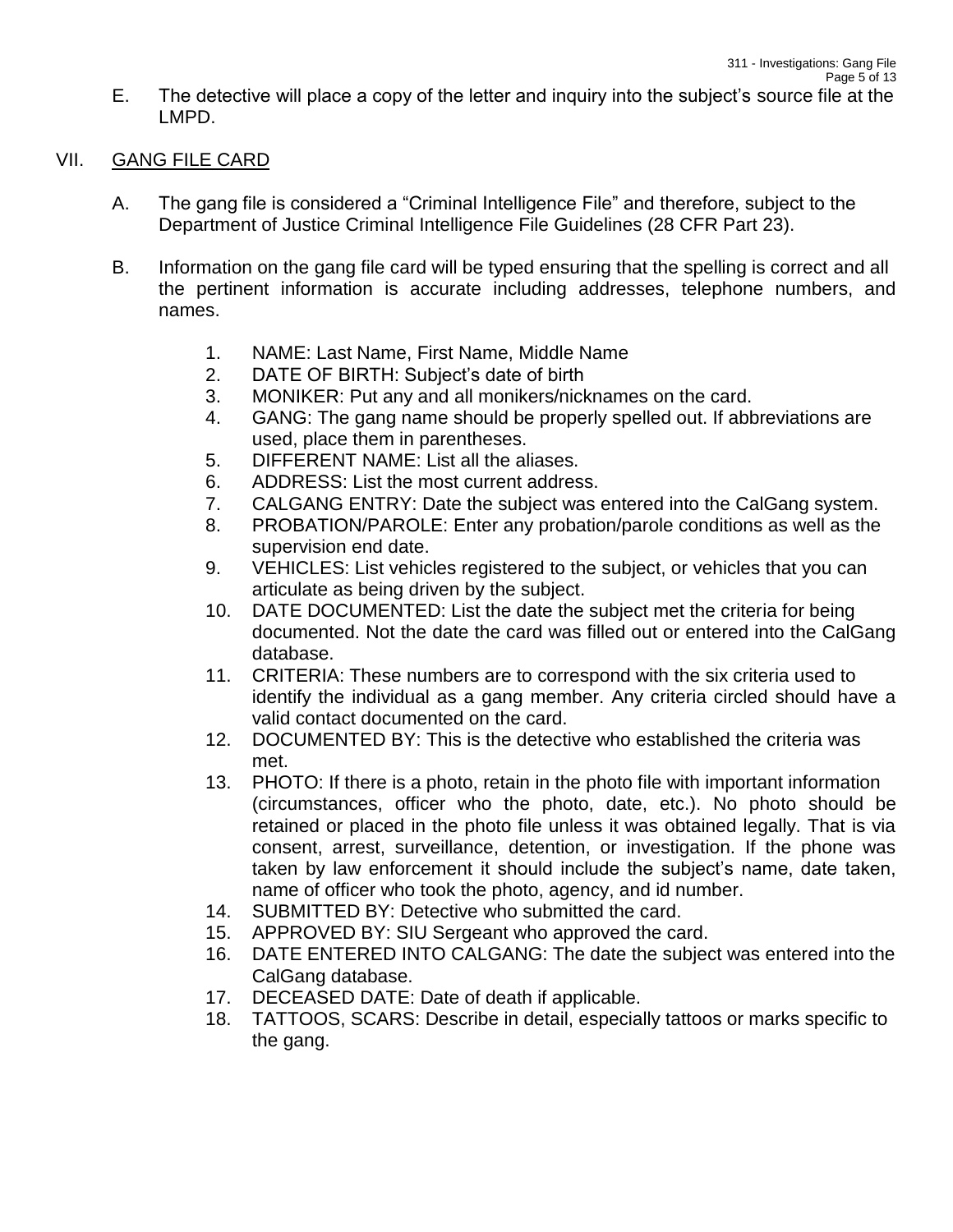### VIII. SOURCE FILE

- A. Once the individual meets the minimum of three criteria entries containing any one or combination of the six criteria guidelines, a source file should be constructed.
- B. The source file should contain a label on the outside with the following:
	- 1. Gang member's name; Last, First, Middle
	- 2. Date of birth
	- 3. Gang name and moniker
- C. Inside the source file, there should be documents related to a history check from the following:
	- 1. RIO1
	- 2. MA09
	- 3. PR09
	- 4. Arjis (Coplink, SRFRS…)
	- 5. Crime reports, arrest reports, and FI's.
	- 6. Copy of the ONS entry
- D. Inside the source file, there should be a photo file of the subject.
- E. Criminal history information (CII or NCIC) shall not be retained in the source file.

### VIIII. REVIEW / PURGING PROCEDURE

- A. Reclassifying and purging information in the gang file should be done on an going basis as documents are reviewed and updated.
- B. The Custodian of Records should run monthly purge reports in CalGang to determine which individuals need to be updated.
- C. The Services Lieutenant will do a review of the gang file for purging purposes annually.
- D. Gang members who have been determined to no longer be members of the gang, based on verified information from the detective, shall have their files purged.
- E. Gang members who have had no law enforcement or documented gang related activity for five years shall be purged.
- F. Gang members serving lengthy jail/prison sentences can maintain an active source file with verified gang related activity while in jail/prison.
- G. All material purged from the gang file will be destroyed.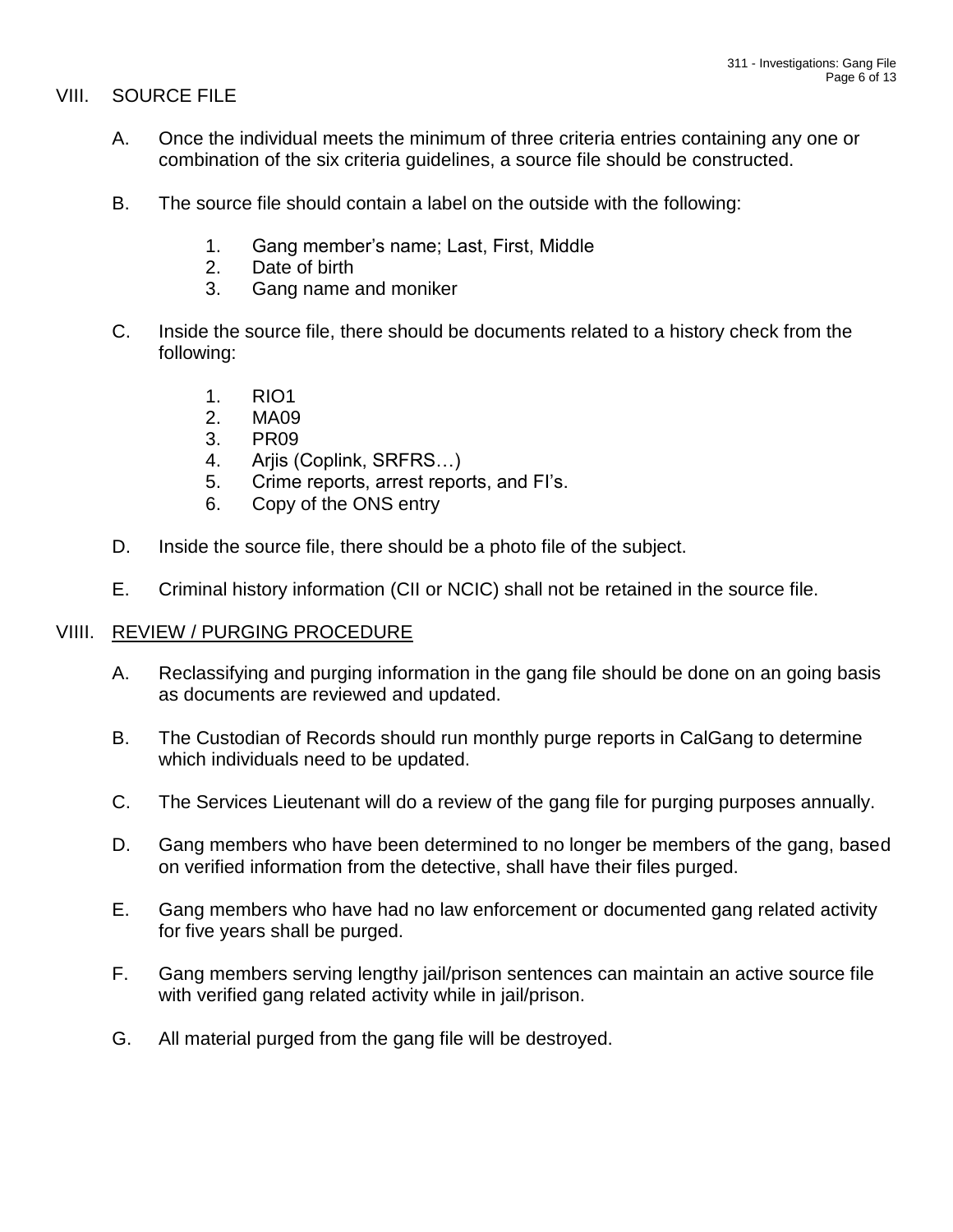### VI. GANG REGISTRATION:

Pursuant to the Street Terrorism Enforcement and Prevention Act of 2000, Penal Code section 186.22 permits the registration of court ordered gang members.

#### FOLLOWING ATTACHMENTS

GANG REGISTRATION GANG REGISTRATION PROGRAM REGISTRATION NOTIFICATION STATEMENT GANG REGISTRATION PROGRAM INTERVIEW GENERAL INTERVIEW COURT ORDERED GANG REGISTRATION RECEIPT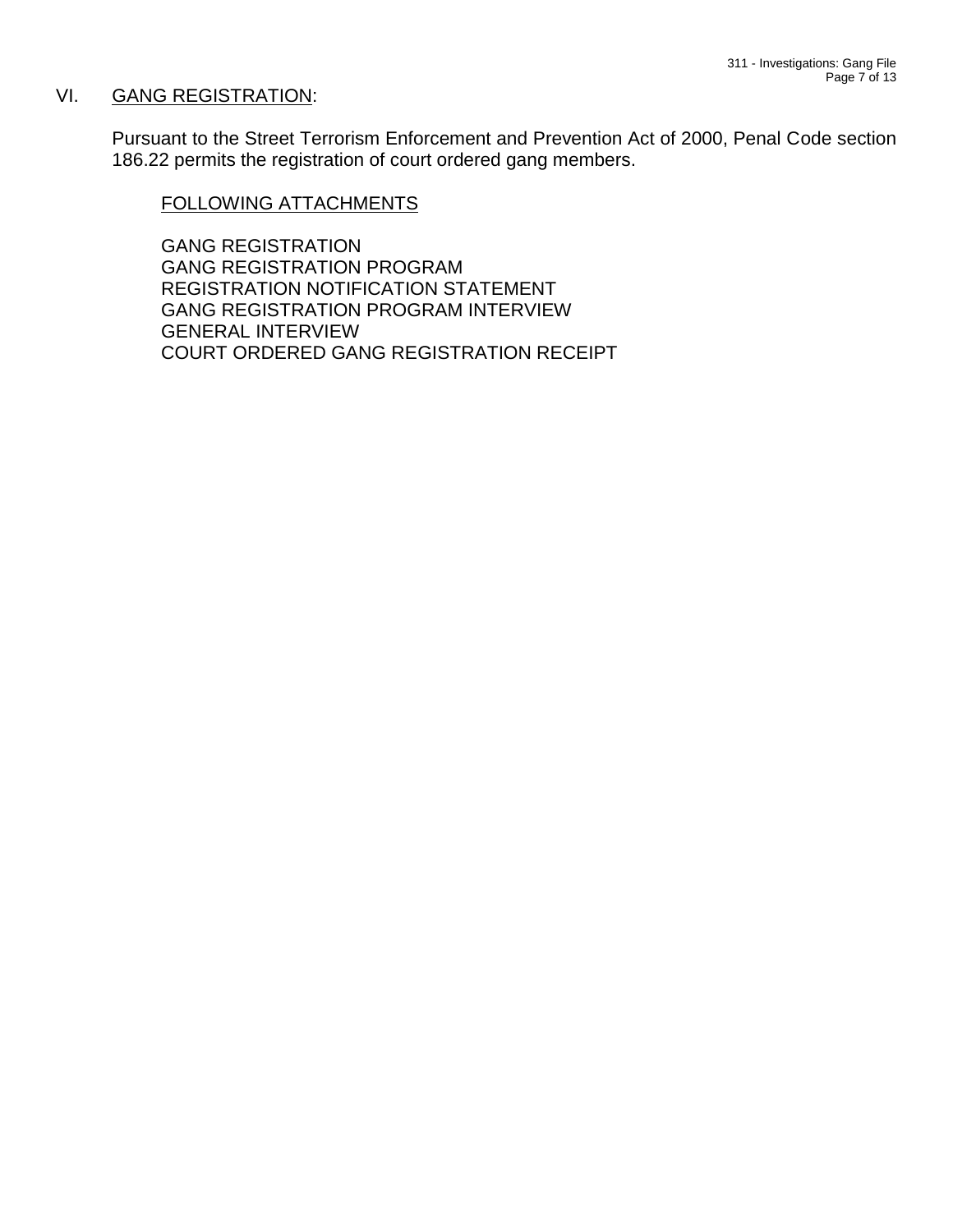### **La Mesa Police Department Gang Registration 8085 University Avenue, La Mesa, CA 91942 (619) 667-1400**

# **GANG REGISTRATION REQUIREMENTS**

Your responsibility to register is a 5 year requirement from the date of court imposition:

- 1, You must register with the Chief of Police or the Sheriff of the county in whose jurisdiction you reside within 10 days of release fro custody or imposition of sentencing if no custody time is served.
- 2. You understand that your responsibility to register as a gang offender lasts for 5 years from your last imposition of registration requirement pursuant to Penal Code section 186.30.
- 3. You understand that within 10 days of changing your residence address you must inform, in writing, the registering agency with whom you last registered, of your new address.
- 4. You understand that when changing your residence within the State of California you must register with the new local law enforcement agency having jurisdiction over your residence within 10 days of your relocation.
- 5. You understand that it is your duty to know the legal requirements of Penal Code section 186.30, including changes to the law, which may be made in the future.
- 6. You understand that the registration requires that the registering policing agency take your photograph and fingerprints.
- 7. You understand that if you knowingly violate any provisions of Section 186.30 you are guilty of a misdemeanor.
- 8. You understand that if you knowingly fail to register pursuant to Section 186.30 and are subsequently convicted of any of the offenses specified in Section 186.30, or, if you are a juvenile, that if a petition is subsequently sustained for a violation of any of the offenses specified in Section 186.30, you shall be punished by an additional term of imprisonment in the state prison for 16 months, or 2, or 3 years.

### **Registration can be done only on Wednesdays 7:00 AM to 12:00 PM**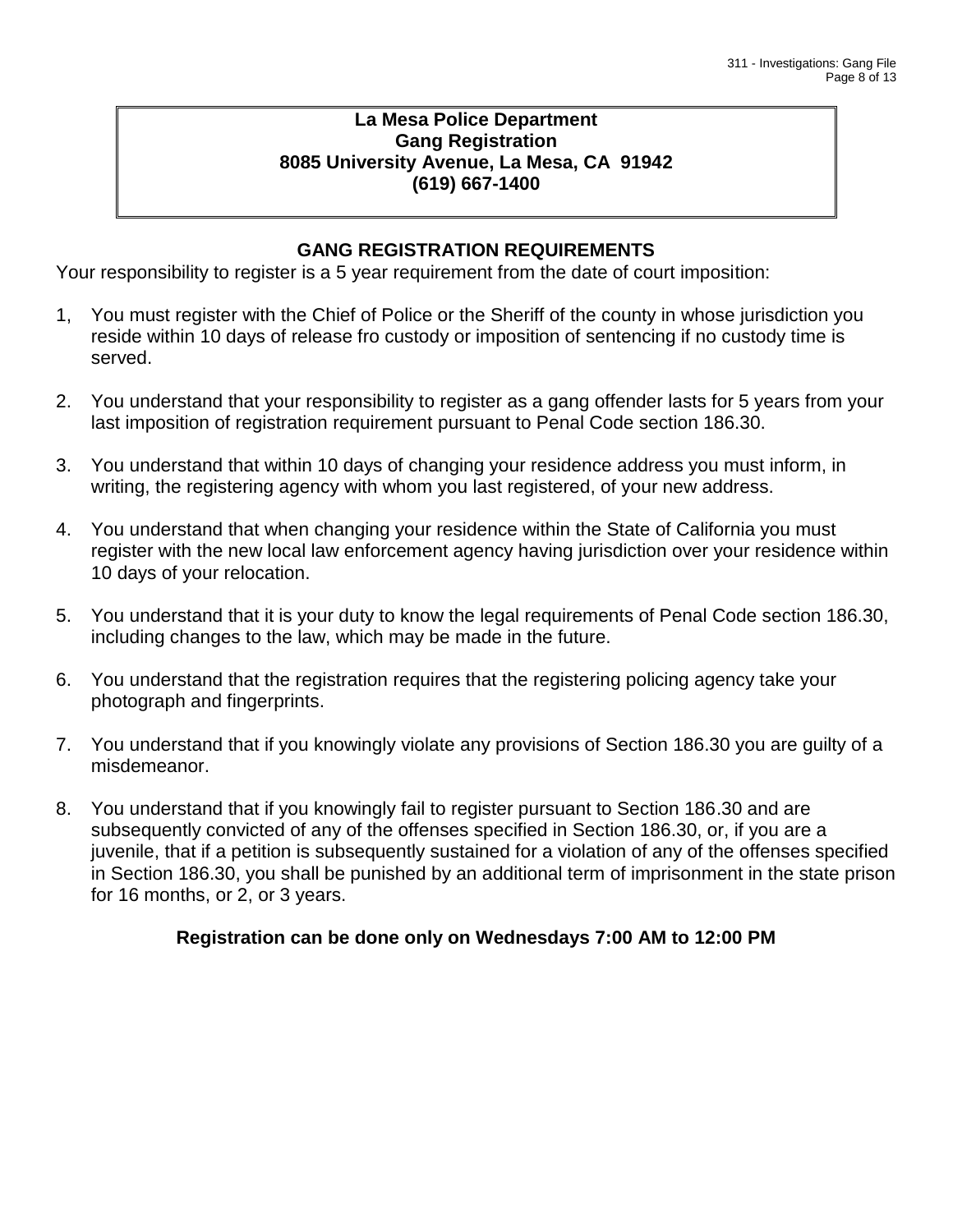### **Court ordered gang registration receipt**

(Expires 10 days from date)

This receipt is to show proof of compliance that the subject listed has registered with the La Mesa Police Department as a Registered Gang member per 186.30 of the California Penal Code.

| Name of Registrant (Last Name, First Name)              | Date of Birth        |
|---------------------------------------------------------|----------------------|
| Residence Address                                       |                      |
| City, State, Zip                                        |                      |
| Name of Registering Agency<br>La Mesa Police Department | Date of Registration |
| Signature of Registering Officer / ID                   |                      |
| Signature of Registrant                                 |                      |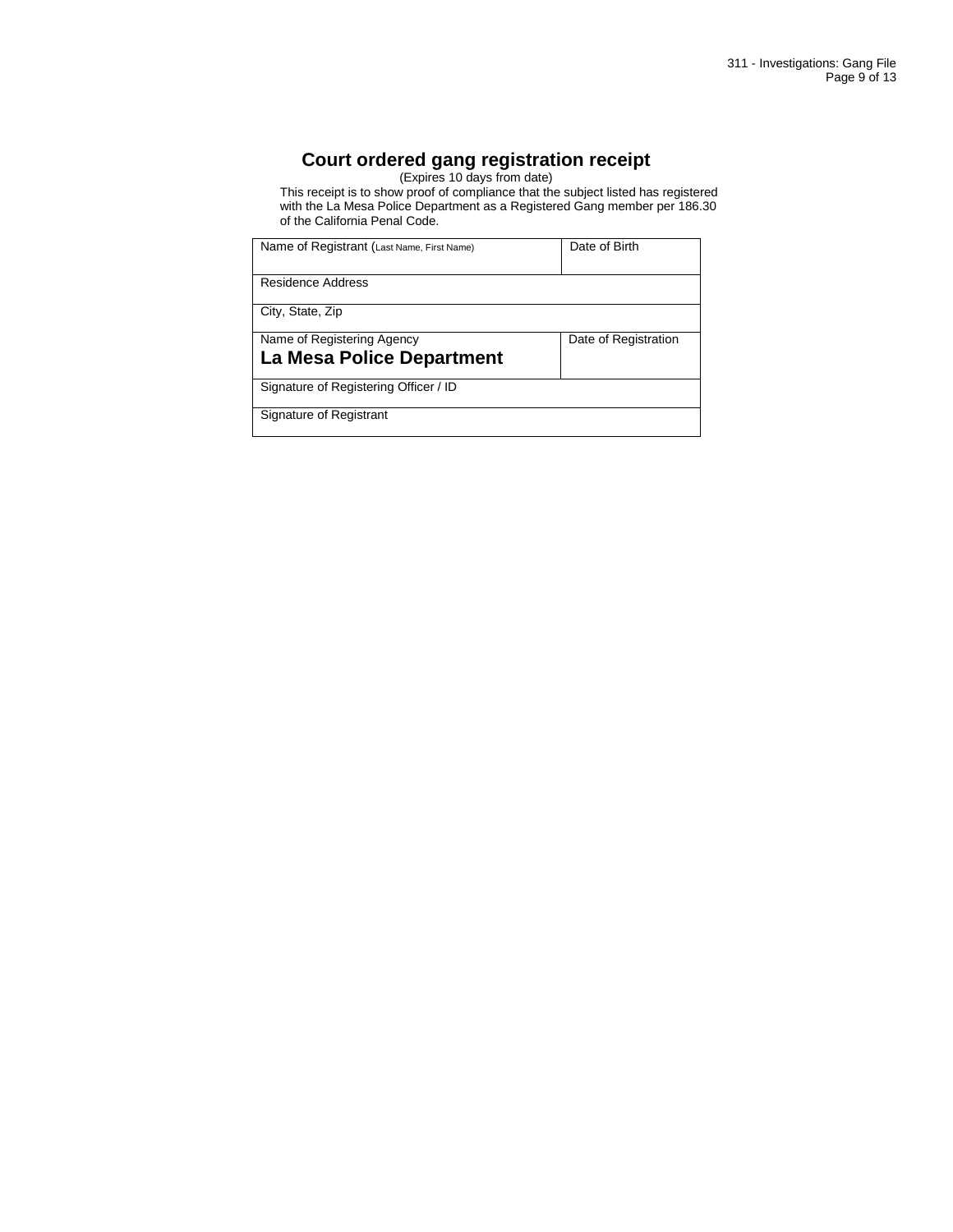#### **LA MESA POLICE DEPARTMENT COURT ORDERED GANG REGISTRATION PROGRAM Per section 186.30 California Penal Code**

#### **For Official Law Enforcement Use Only**

**Type or print neatly and complete all fields. Be sure to have the registrant sign this form and initial each registration requirement.**

| $\Box$ MOVING OUT OF THIS JURISDICTION<br>$\Box$ MOVING INTO / WITHIN THIS JURISDICTION                                                                                                                                                                                                                                                                |                                                  |                            |                                     |                                                      |                                                            |                 |                                            |                          |                                    |  |
|--------------------------------------------------------------------------------------------------------------------------------------------------------------------------------------------------------------------------------------------------------------------------------------------------------------------------------------------------------|--------------------------------------------------|----------------------------|-------------------------------------|------------------------------------------------------|------------------------------------------------------------|-----------------|--------------------------------------------|--------------------------|------------------------------------|--|
| FULL NAME OF<br>Last<br><b>REGISTRANT</b>                                                                                                                                                                                                                                                                                                              |                                                  |                            |                                     |                                                      | First<br>Middle                                            |                 |                                            |                          |                                    |  |
| Aliases                                                                                                                                                                                                                                                                                                                                                |                                                  | HOME PHONE NUMBER          |                                     |                                                      |                                                            |                 |                                            | <b>WORK PHONE NUMBER</b> |                                    |  |
| <b>CELL PHONE</b>                                                                                                                                                                                                                                                                                                                                      |                                                  | <b>PAGER</b>               | <b>SCHOOL NAME</b>                  |                                                      |                                                            |                 | <b>SCHOOL CITY</b>                         |                          |                                    |  |
| <b>SEX</b><br><b>RACE</b>                                                                                                                                                                                                                                                                                                                              | <b>HAIR COLOR</b>                                | <b>EYE</b><br><b>COLOR</b> | <b>HEIGHT</b>                       |                                                      | <b>WEIGHT</b><br>DATE OF<br>PLACE OF BIRTH<br><b>BIRTH</b> |                 |                                            |                          |                                    |  |
| <b>REGISTRATION</b><br><b>STREET NUMBER</b><br>STREET NAME<br><b>ADDRESS</b>                                                                                                                                                                                                                                                                           |                                                  |                            |                                     | APARTMENT OR UNIT NUMBER                             |                                                            |                 |                                            |                          |                                    |  |
| <b>CITY</b>                                                                                                                                                                                                                                                                                                                                            |                                                  |                            |                                     | <b>COUNTY</b>                                        |                                                            |                 | <b>STATE</b>                               |                          | ZIP                                |  |
| <b>OCCUPATION</b>                                                                                                                                                                                                                                                                                                                                      |                                                  |                            | <b>EMPLOYER'S NAME</b>              |                                                      |                                                            |                 | <b>STREET NUMBER</b><br><b>STREET NAME</b> |                          |                                    |  |
| <b>CITY</b>                                                                                                                                                                                                                                                                                                                                            |                                                  |                            | <b>COUNTY</b>                       |                                                      |                                                            |                 | <b>STATE</b>                               | <b>ZIP</b>               |                                    |  |
| <b>GANG NAME</b>                                                                                                                                                                                                                                                                                                                                       |                                                  |                            |                                     | <b>CLIQUE NAME</b>                                   |                                                            |                 |                                            |                          |                                    |  |
| MONIKERS / NICKNAMES                                                                                                                                                                                                                                                                                                                                   |                                                  |                            |                                     |                                                      |                                                            |                 |                                            |                          |                                    |  |
|                                                                                                                                                                                                                                                                                                                                                        | SCARS, MARKS, TATTOOS, AND OTHER CHARACTERISTICS |                            |                                     |                                                      |                                                            | <b>LOCATION</b> |                                            |                          | <b>DESCRIPTIONS</b>                |  |
|                                                                                                                                                                                                                                                                                                                                                        | SCARS, MARKS, TATTOOS, AND OTHER CHARACTERISTICS |                            |                                     |                                                      |                                                            |                 |                                            | LOCATIONS DESCRIPTIONS   |                                    |  |
| CII NUMBER                                                                                                                                                                                                                                                                                                                                             | FBI NUMBER                                       |                            | <b>CDC NUMBER</b>                   |                                                      |                                                            |                 | <b>CYA NUMBER</b>                          |                          | <b>XREF NUMBER</b>                 |  |
| SOCIAL SECURITY NUMBER                                                                                                                                                                                                                                                                                                                                 |                                                  | <b>COURT NUMBER</b>        | DRIVER'S<br><b>LICENSE</b>          |                                                      |                                                            | <b>NUMBER</b>   |                                            |                          | <b>STATE</b><br>YEAR OF EXPIRATION |  |
| VEHICLE #1                                                                                                                                                                                                                                                                                                                                             | LICENSE/STATE                                    | <b>YEAR</b>                | <b>MAKE</b><br><b>MODEL</b>         |                                                      |                                                            |                 | <b>STYLE</b>                               |                          | COLOR(S)                           |  |
| <b>GUARDIAN / RELATIONSHIP</b><br><b>GUARDIAN PHONE NUMBER</b>                                                                                                                                                                                                                                                                                         |                                                  |                            |                                     |                                                      |                                                            |                 |                                            |                          |                                    |  |
| <b>GUARDIAN ADDRESS</b><br><b>STREET NUMBER</b><br><b>UNIT NUMBER</b>                                                                                                                                                                                                                                                                                  |                                                  |                            |                                     |                                                      | <b>CITY</b><br><b>STATE</b>                                |                 | ZIP                                        |                          |                                    |  |
| REGISTRATABLE CONVICTION                                                                                                                                                                                                                                                                                                                               |                                                  |                            |                                     |                                                      | ARRESTING AGENCY                                           |                 |                                            | DATE OF ARREST           |                                    |  |
| PROBATION / PAROLE OFFICER                                                                                                                                                                                                                                                                                                                             |                                                  |                            |                                     | PROBATION / PATROLE LOCATION                         |                                                            |                 |                                            | PHONE NUMBER             |                                    |  |
| REGISTERING AGENCY (DO NOT ABBREVIATE)                                                                                                                                                                                                                                                                                                                 |                                                  |                            |                                     | REGISTERING OFFICER'S NAME AND TITLE<br>PHONE NUMBER |                                                            |                 |                                            |                          |                                    |  |
| I have been notified of my duty to register as a convicted Street Gang Offender, pursuant to section 186.30 of the<br>California penal Code. I have read, understood, and initialed each registration requirement as specified on the reverse side<br>of this form.<br>Under penalty of perjury, I certify the above information is true and accurate. |                                                  |                            |                                     |                                                      |                                                            |                 |                                            |                          |                                    |  |
| <b>REGISTRANT'S SIGNATURE</b>                                                                                                                                                                                                                                                                                                                          |                                                  |                            | DATE OF NOTIFICATION / REGISTRATION |                                                      |                                                            |                 |                                            |                          |                                    |  |
| FINGERPRINTS (MAJOR CASE PRINTS)<br>Ц                                                                                                                                                                                                                                                                                                                  |                                                  |                            | ROLLED RIGHT THUMBPRINT             |                                                      |                                                            |                 |                                            |                          |                                    |  |
| 186.22 WARNING ISSUED<br>⊔                                                                                                                                                                                                                                                                                                                             |                                                  |                            |                                     |                                                      |                                                            |                 |                                            |                          |                                    |  |
| $\Box$<br><b>CALGANG ENTRY</b>                                                                                                                                                                                                                                                                                                                         |                                                  |                            |                                     |                                                      |                                                            |                 |                                            |                          |                                    |  |
| <b>PROOF OF RESIDENCE</b><br>⊔                                                                                                                                                                                                                                                                                                                         |                                                  |                            |                                     |                                                      |                                                            |                 |                                            |                          |                                    |  |
| ⊔                                                                                                                                                                                                                                                                                                                                                      | PHOTOGRAPH(S) (INCLUDING TATTOOS)                |                            |                                     |                                                      |                                                            |                 |                                            |                          |                                    |  |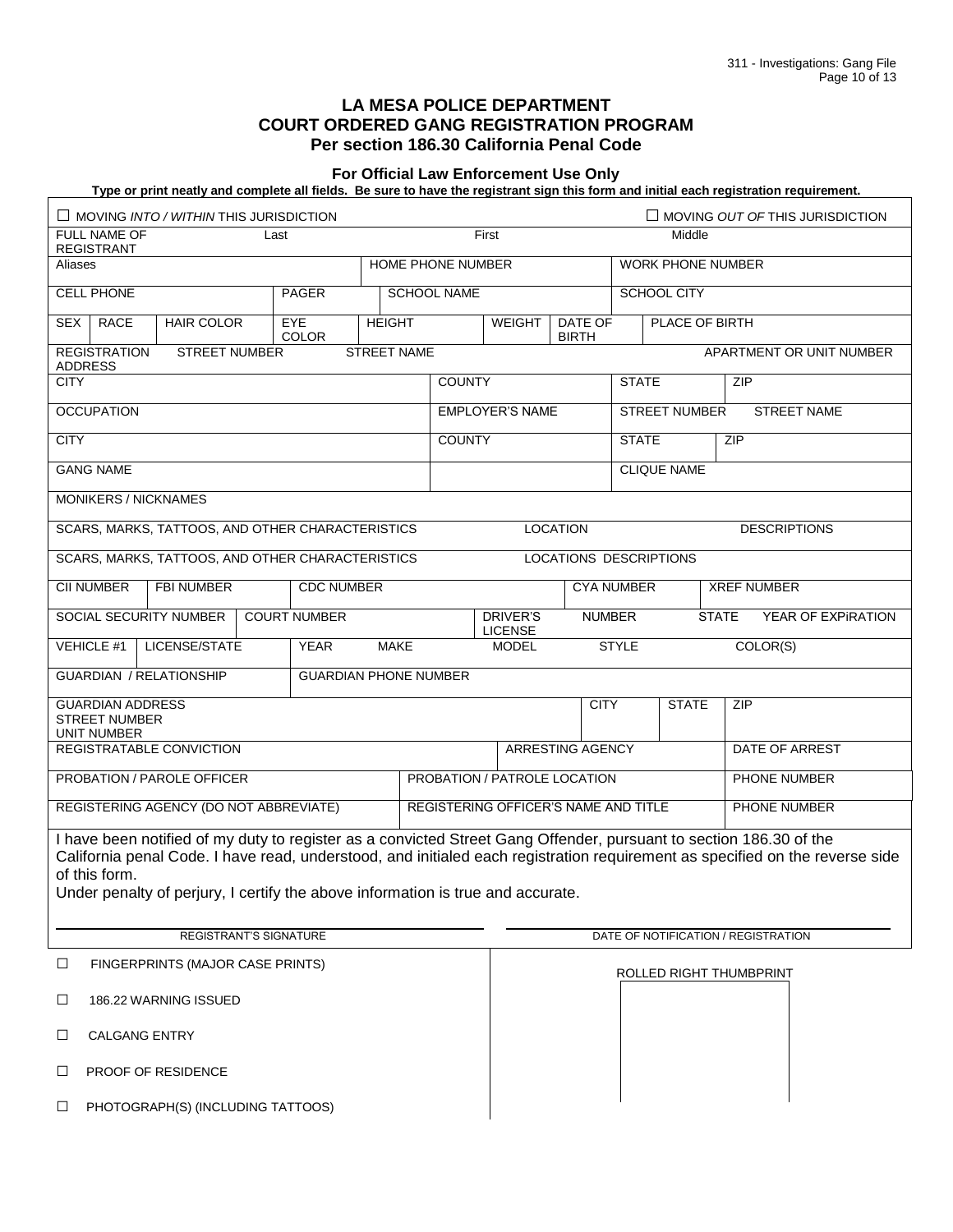#### REGISTRATION NOTIFICATION STATEMENT Read and Initial Each Statement

| I have been notified of my duty to register as a convicted Street Gang Offender, pursuant to section 186.30 of the California Penal<br>Code. I understand that:                                                                                                                                                                                                                                                                                                                                                                                                                                                                                                                                                                                                                                                                                                                                                                                                        |  |                                      |               |                                     |              |  |
|------------------------------------------------------------------------------------------------------------------------------------------------------------------------------------------------------------------------------------------------------------------------------------------------------------------------------------------------------------------------------------------------------------------------------------------------------------------------------------------------------------------------------------------------------------------------------------------------------------------------------------------------------------------------------------------------------------------------------------------------------------------------------------------------------------------------------------------------------------------------------------------------------------------------------------------------------------------------|--|--------------------------------------|---------------|-------------------------------------|--------------|--|
| I must register with the Chief of Police or the Sheriff of the county in whose jurisdiction I reside within 10 days of release<br>from custody or imposition of sentencing if no custody time is served.                                                                                                                                                                                                                                                                                                                                                                                                                                                                                                                                                                                                                                                                                                                                                               |  |                                      |               |                                     |              |  |
| I understand that my responsibility to register as a gang offender lasts for 5 years from my last imposition of registration<br>requirement pursuant to Penal Code section 186.30.                                                                                                                                                                                                                                                                                                                                                                                                                                                                                                                                                                                                                                                                                                                                                                                     |  |                                      |               |                                     |              |  |
| I understand that within 10 days of changing my residence address I must inform, in writing, the registering agony with<br>whom I last registered, of my new address.                                                                                                                                                                                                                                                                                                                                                                                                                                                                                                                                                                                                                                                                                                                                                                                                  |  |                                      |               |                                     |              |  |
| I understand that when changing my residence within the State of California I must register with the new local law<br>enforcement agency having jurisdiction over my residence within 10 days of my relocation.                                                                                                                                                                                                                                                                                                                                                                                                                                                                                                                                                                                                                                                                                                                                                        |  |                                      |               |                                     |              |  |
| I understand that is my duty to know the legal requirements of Penal Code section 186.30, including changes to the law,<br>which may be made in the future.                                                                                                                                                                                                                                                                                                                                                                                                                                                                                                                                                                                                                                                                                                                                                                                                            |  |                                      |               |                                     |              |  |
| I understand that the registration requires that the registering policing agency take my photograph and fingerprints.                                                                                                                                                                                                                                                                                                                                                                                                                                                                                                                                                                                                                                                                                                                                                                                                                                                  |  |                                      |               |                                     |              |  |
| I understand that if I knowingly violate any provisions of Section 186.30 I am guilty of a misdemeanor.                                                                                                                                                                                                                                                                                                                                                                                                                                                                                                                                                                                                                                                                                                                                                                                                                                                                |  |                                      |               |                                     |              |  |
| I understand that if I knowingly fail to register pursuant to Section 186.30 and am subsequently convicted of any of the<br>offenses specified in Section 186.30, or, if I am a juvenile, that if a petition is subsequently sustained for a violation of any of<br>the offenses specified in Section 186.30, I shall be punished by an additional term of imprisonment in the state prison for 16<br>months, or 2, or 3 years.                                                                                                                                                                                                                                                                                                                                                                                                                                                                                                                                        |  |                                      |               |                                     |              |  |
| CALIFORNIA STREET TERRORISM ENFORCEMENT AND PREVENTION (STEP) ACT NOTIFICATION                                                                                                                                                                                                                                                                                                                                                                                                                                                                                                                                                                                                                                                                                                                                                                                                                                                                                         |  | Pursuant to PC 186.32(a)             |               |                                     |              |  |
|                                                                                                                                                                                                                                                                                                                                                                                                                                                                                                                                                                                                                                                                                                                                                                                                                                                                                                                                                                        |  | <b>IF APPLICABLE</b>                 |               |                                     |              |  |
| FULL NAME OF<br>LAST<br><b>REGISTRANT</b>                                                                                                                                                                                                                                                                                                                                                                                                                                                                                                                                                                                                                                                                                                                                                                                                                                                                                                                              |  | <b>FIRST</b>                         | <b>MIDDLE</b> |                                     | <b>DOB</b>   |  |
| <b>JUVENILES ONLY</b><br><b>LAST</b><br>NAME OF PARENT/GUARDIAN                                                                                                                                                                                                                                                                                                                                                                                                                                                                                                                                                                                                                                                                                                                                                                                                                                                                                                        |  | <b>FIRST</b>                         | <b>MIDDLE</b> | <b>RELATIONSHIP</b>                 | <b>DOB</b>   |  |
|                                                                                                                                                                                                                                                                                                                                                                                                                                                                                                                                                                                                                                                                                                                                                                                                                                                                                                                                                                        |  | STEP ACT NOTIFICATION                |               |                                     |              |  |
| I HAVE BEEN NOTIFIED that it has been determined I belong to a criminal street gang whose members engage in or<br>have engaged in a pattern of criminal gang activity as described in subdivision (e) of Section 186.22 of the California<br>Penal Code. Additionally, a Judge of the Superior Court has determined that I have been convicted in a criminal court or<br>have had a petition sustained in a juvenile court for a gang related crime, Superior Court Case Number.<br>I HAVE BEEN FURTHER NOTIFIED THAT CRIMINAL BEHAVIOR COMMITTED WHILE ACTIVELY PARTICIPATING IN<br>A CRIMINAL STREET GANG CARRIES THE POTENTIAL FOR ADDITIONAL CRIMINAL AND CIVIL PENALTIES. THIS<br>INCLUDES THE PUNISHMENT OF LIFE IN PRISON WITHOUT THE POSSIBILITY OF PAROLE OR EVEN THE DEATH<br>PENTALY. I HAVE BEEN DIRECTED TO THE STREET TERRORISM ENFORCEMENT AND PREVENTION ACT AS<br>CODIFIED IN PENAL CODE SECTION 186.22 et. seq. AND CIVIL CODE SECTION 3479 et. seq. |  |                                      |               |                                     |              |  |
| I have read, understood and initialed the above Registration Notification Statement and STEP Act Notification.                                                                                                                                                                                                                                                                                                                                                                                                                                                                                                                                                                                                                                                                                                                                                                                                                                                         |  |                                      |               |                                     |              |  |
| SIGNATURE OF PERSON NOTIFIED                                                                                                                                                                                                                                                                                                                                                                                                                                                                                                                                                                                                                                                                                                                                                                                                                                                                                                                                           |  |                                      |               | DATE OF NOTIFICATION / REGISTRATION |              |  |
| SIGNATURE OF PARENT / GAURDIAN (JUVENILE)<br>REGISTERING AGENCY (DO NOT ABBREVIATE)                                                                                                                                                                                                                                                                                                                                                                                                                                                                                                                                                                                                                                                                                                                                                                                                                                                                                    |  | REGISTERING OFFICER'S NAME AND TITLE |               | DATE NOTIFICATION / REGISTRATION    | PHONE NUMBER |  |
|                                                                                                                                                                                                                                                                                                                                                                                                                                                                                                                                                                                                                                                                                                                                                                                                                                                                                                                                                                        |  |                                      |               |                                     |              |  |
| I certify that I notified the individual described above of his duty to register under the provisions of the applicable statute.                                                                                                                                                                                                                                                                                                                                                                                                                                                                                                                                                                                                                                                                                                                                                                                                                                       |  |                                      |               |                                     |              |  |
| SIGNATURE OF NOTIFYING OFFICER                                                                                                                                                                                                                                                                                                                                                                                                                                                                                                                                                                                                                                                                                                                                                                                                                                                                                                                                         |  |                                      |               | DATE OF NOTIFICATION                |              |  |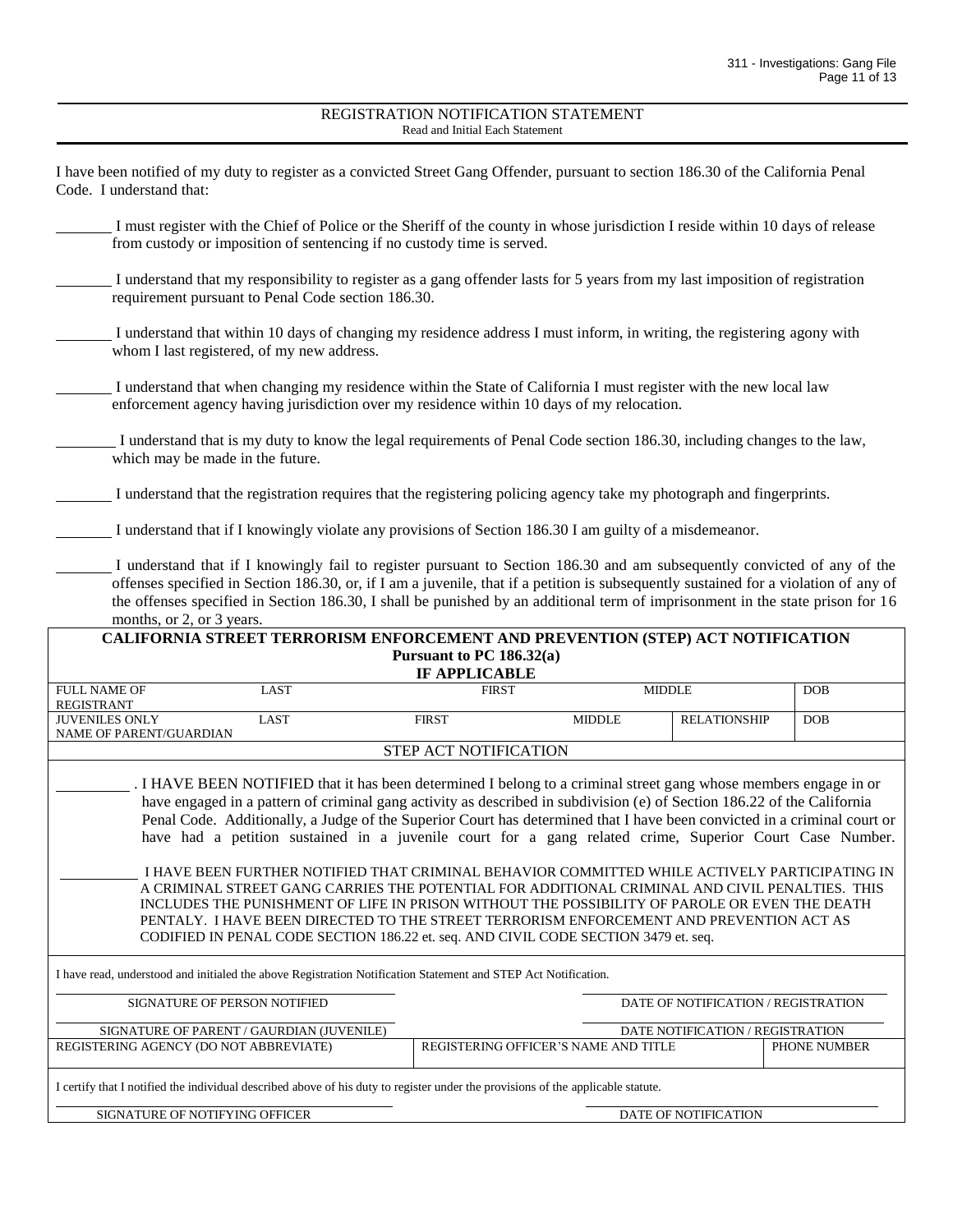#### **GANG REGISTRATION PROGRAM INTERVIEW**

- 1. How long have you claimed? What gang set?
- 2. How were you initiated into the gang? When?
- 3. Who do you associate with?
- 4. Are you an active member? If not, when did you stop claiming?
- 5. Who do you live with? What is their relationship to you?
- 6. Who is your girlfriend/significant other? Where does she/he live? Phone number?
- 7. Do you have children? Names and ages?
- 8. Do you have any other vehicles that you own or drive? Vehicle information?
- 9. How many gang members do you estimate are in your gang? How many are female?
- 10. What type of weapon do you prefer? What type of weapons does your gang prefer? (make,model,caliber,etc)
- 11. Do members in your gang deal narcotics? What is the primary drug sold?
- 12. Does your gang prefer a certain type of vehicle? (make,model,etc)
- 13. What are the hangouts and boundaries of your gang?
- 14. Does your gang have a particular color, dress, or symbol? Describe.
- 15. What gangs does your gang have a rival/conflict with? Why?
- 16. Does your gang attend car shows? Which shows?